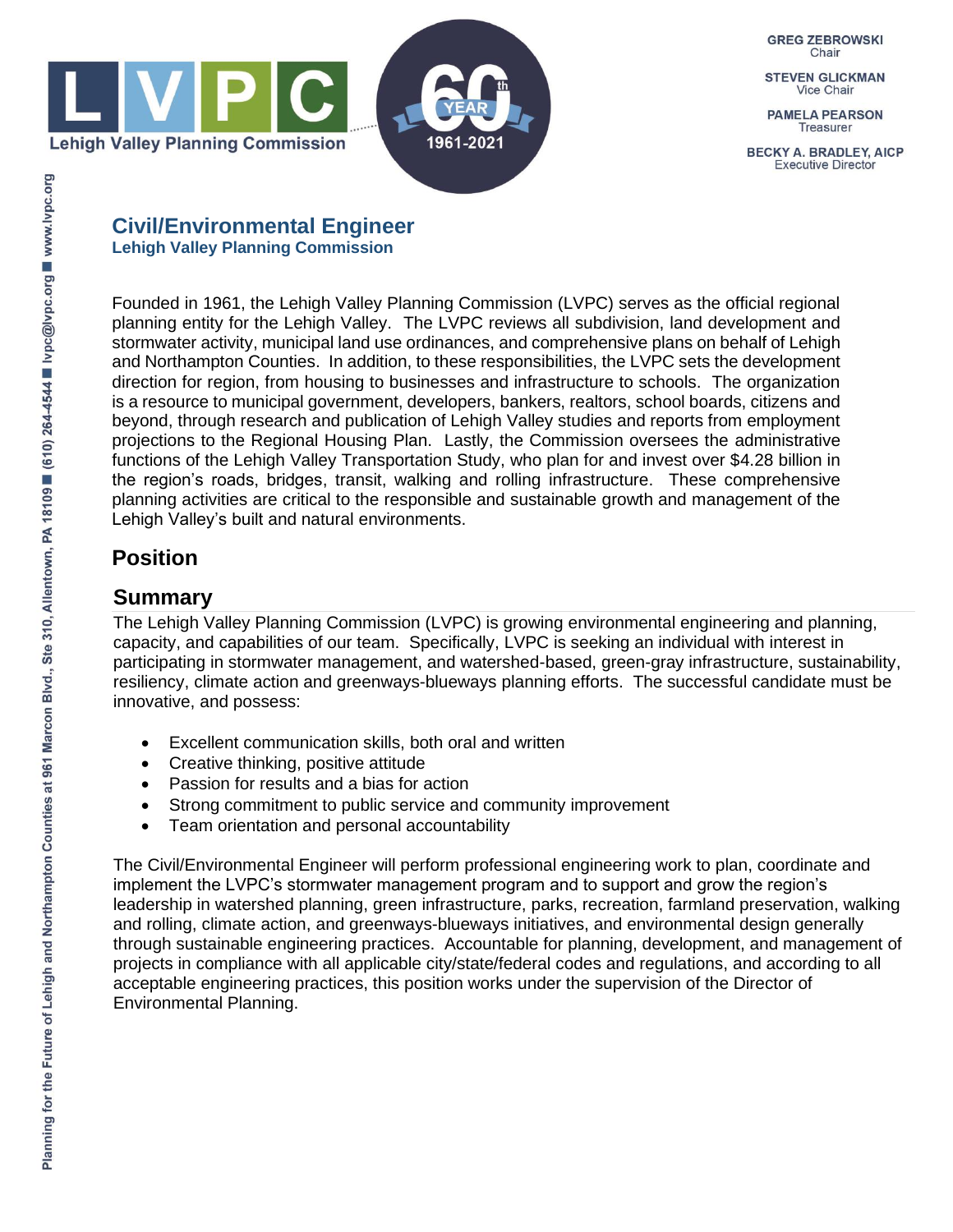### **Job Details**

- Coordinate, review and approve stormwater infrastructure design plans, ensuring work is compliant with all applicable codes, ordinances, and regulations.
- Analyze and develops policies, rules and regulations for stormwater management and environmental design, with a strong focus of green infrastructure, hazard mitigation and resiliency.
- Maintain engineering standards and implement procedures for maintenance of water resources, parks, recreation, farmland and other environmental maps and complex databases.
- Create model design practices for water and other environmental resources related to transportation, climate resiliency and civil/design projects.
- Provide leadership, direction, organization and guidance to the region's municipal governments, consultants, and the public to promote quality environmental management, design, and technical services.
- Coordinate regional planning, design, and management of civil/site and water resourcesrelated projects including stormwater management, storm drain, National Pollutant Discharge Elimination System (NPDES) stormwater retrofits, Low Impact Development, hydrologic/hydraulic modeling, stream restoration, and permitting.
- Support environmental justice and transportation-environmental initiatives.
- Communicate and implement the *FutureLV: The Regional Plan* as it relates to environmental engineering, planning, management, and stewardship.
- Assist communities in visioning place-based environmental design projects to connect people, development, and the environment in sustainable and implementable ways.
- Assist communities in promoting their environmental resources as community assets.
- Partner with and promote the environmental economy and environment-related educational institutions and programs.
- Support farmland and open space, recreation, wildlife, and watershed management and policies, and programs.
- Assist in conceptualizing design and consultation for green-gray infrastructure and storm water management projects.
- Consult with LVPC staff, public officials, and the public to identify environmental engineering/planning needs.
- Work with other LVPC sections, outside agencies, and organizations to share, obtain, and incorporate engineering and planning related information into the regional Comprehensive Plan, model ordinances and other environmental systems and reports.
- Identify, provide, and analyze data, related to environmental stewardship and management.
- Evaluate data and information to ensure validity, reliability, and appropriateness.
- Perform complex analyses of data specific to demands.
- Develop and produce report, charts, and other graphic information displays.
- Develop promotional and educational material as needed.
- Attend meetings and make public presentations and represent the LVPC.
- Support work teams that participate in project planning.
- Conduct field investigations for research, compiling data and assessing project conformity with plans.
- Remain current in latest environmental engineering/planning techniques.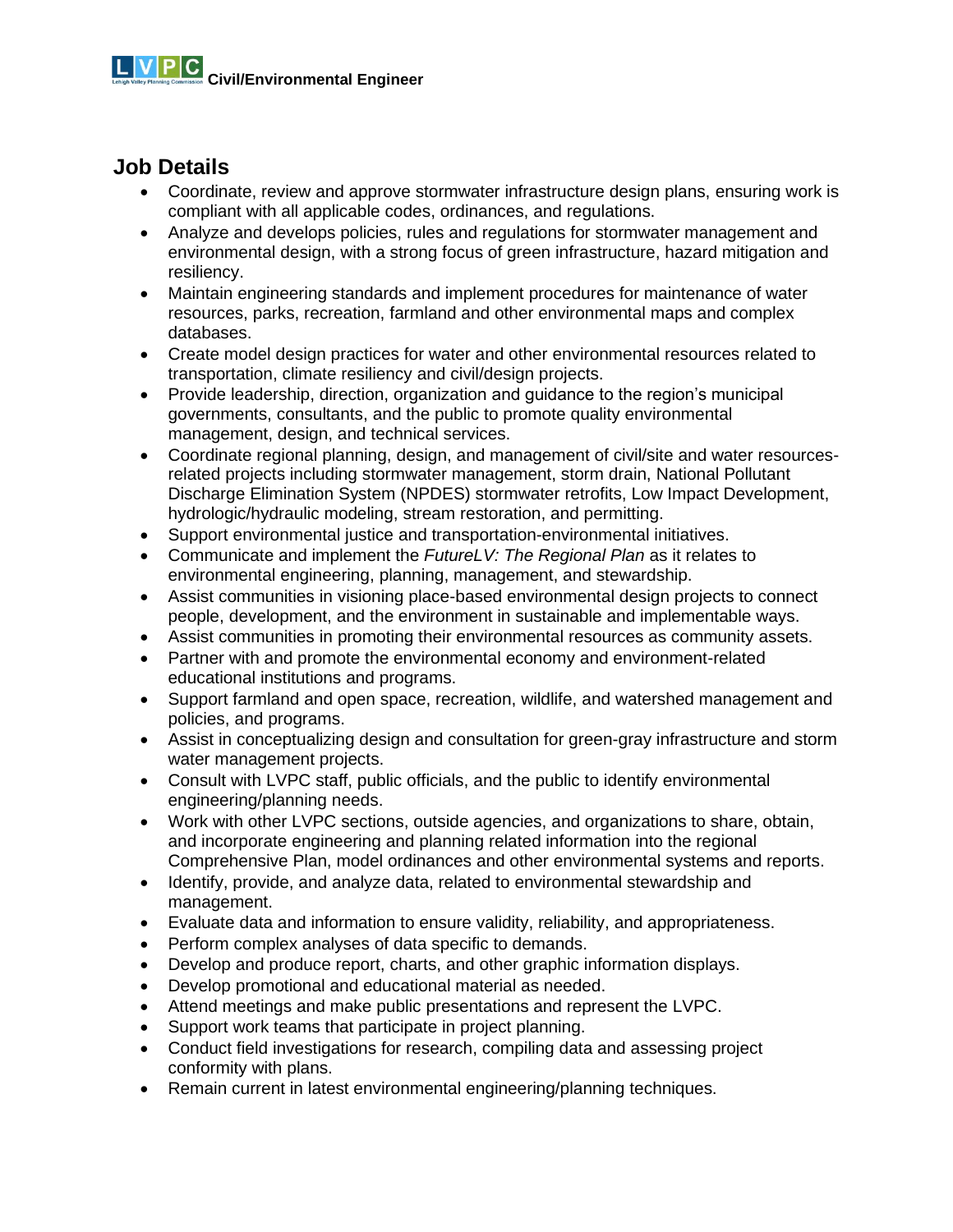**Civil/Environmental Engineer**

- Maintain active communication with contractors, engineers, surveyors, government agencies, and the public for any engineering, surveying or construction issues.
- Research new technologies and make recommendations to the Director of Environmental Planning for software acquisition, implementation, and advancement in the fields of environmental engineering and planning.
- Perform other duties as assigned.

#### **Knowledge, Skills, and Other Characteristics**

- Ability to understand and follow complex written and oral instructions.
- Ability to clearly communicate information both verbally and in writing.
- Knowledge of civil engineering principles, practices, and methods as applicable to Storm Water Drainage Systems.
- Knowledge of the principles and practices of public works engineering and Storm Water Drainage System operations preferred.
- Knowledge of federal, state, and local laws, codes and regulatory standards governing engineering activities, preferred.
- Knowledge of advanced level mathematical computations, including geometry, trigonometry, and calculus.
- Skill in design and development of improvement and project plans, related work specifications, and related design formats that render proposed project concepts.
- Skill in researching, compiling, and summarizing statistical data and related materials.
- Ability to establish and maintain effective working relationships with LVPC personnel, management, contractors, consultants, governments, and the public.
- Knowledge of project management techniques.
- Knowledge and ability to promote safe work practices and ensure compliance with LVPC safety policies.
- Skill in coordinating multiple projects.
- Skill in conducting research and writing technical reports.
- Skill in communicating clearly and concisely, orally, in writing and in graphic work.
- Skill in providing customer service.
- Skill in establishing and maintaining effective working relationships with consultants, employees, and the public.
- Ability to actively participate in and give back to the environmental engineering community through established professional organizations and networks.

### **Qualifications**

- Bachelor's Degree in Civil Engineering or related engineering field. Master's Degree encouraged but not required. Responsible technical experience in engineering a plus but not required.
- Ability to maintain Professional Engineer registration in the Commonwealth of Pennsylvania or obtain registration within state guidelines.
- Acquire, possess and maintain a valid Pennsylvania Driver's License.
- Demonstrable experience in storm drainage site design software (e.g., VT PSUHM) and HEC-HMS hydrologic modeling software products and associated applications relating to engineering. Other comparable software experience will be considered. If storm